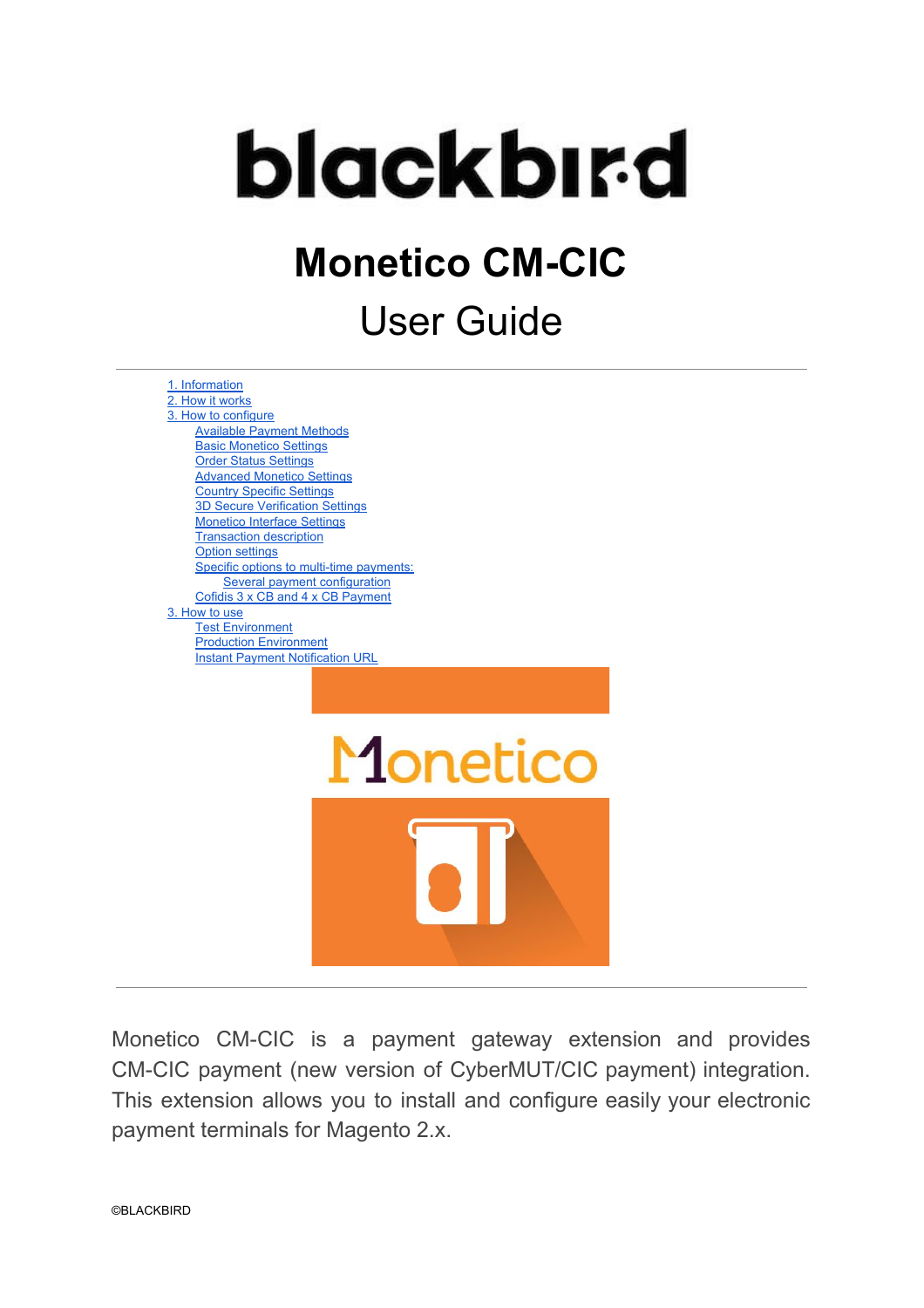# <span id="page-1-2"></span>**1. Information**

Monetico CM-CIC has been developed to help you to install and configure your electronic payment system. Before installing and use this extension, you should have an opened electronic payment terminals account from one of these following banks: Crédit Mutuel, CIC.

The allowed payment card are the CB/Visa, EuroCard/MasterCard. American Express and PayPal are available too, but you should sign a contract with them.

# <span id="page-1-0"></span>**2. How it works**

Monetico is a gateway payment solution. Blackbird has developed a module to integrate this solution into Magento 2.x.

After placing the order, the customer is redirected to the Monetico server. The customer fill the payment form and a response is sended to your Magento. According the code response, and your configuration, the order is processed.

For further information and see the full process, visit this link: <https://www.monetico-paiement.fr/fr/vendre-sur-internet/fonctionnement.html>

# <span id="page-1-3"></span>**3. How to configure**

Before installing Monetico for Magento 2.x, sign up for a Monetico account. You can create an account at this link:<https://www.monetico-paiement.fr/fr/contact.html>

#### <span id="page-1-1"></span>A. Available Payment Methods

The following payment methods are available with this Monetico extension. You can enable them all or just the one you need.

#### **One-time payment**

The usual one-time payment with CM-CIC electronic payment terminal . The purchases are fully paid in one time.

#### **Multi-time payment**

The customer is able to pay in 2,3 or 4 times. The purchases are paid in several times, the merchant take the risks.

#### **Cofidis 3 x CB & 4 x CB Payment**

The purchases are paid in 3 or 4 times by the customer, but the merchant take 0 risk and he's paid in one time.

#### **Paypal Payment**

The customer pay through the PayPal platform.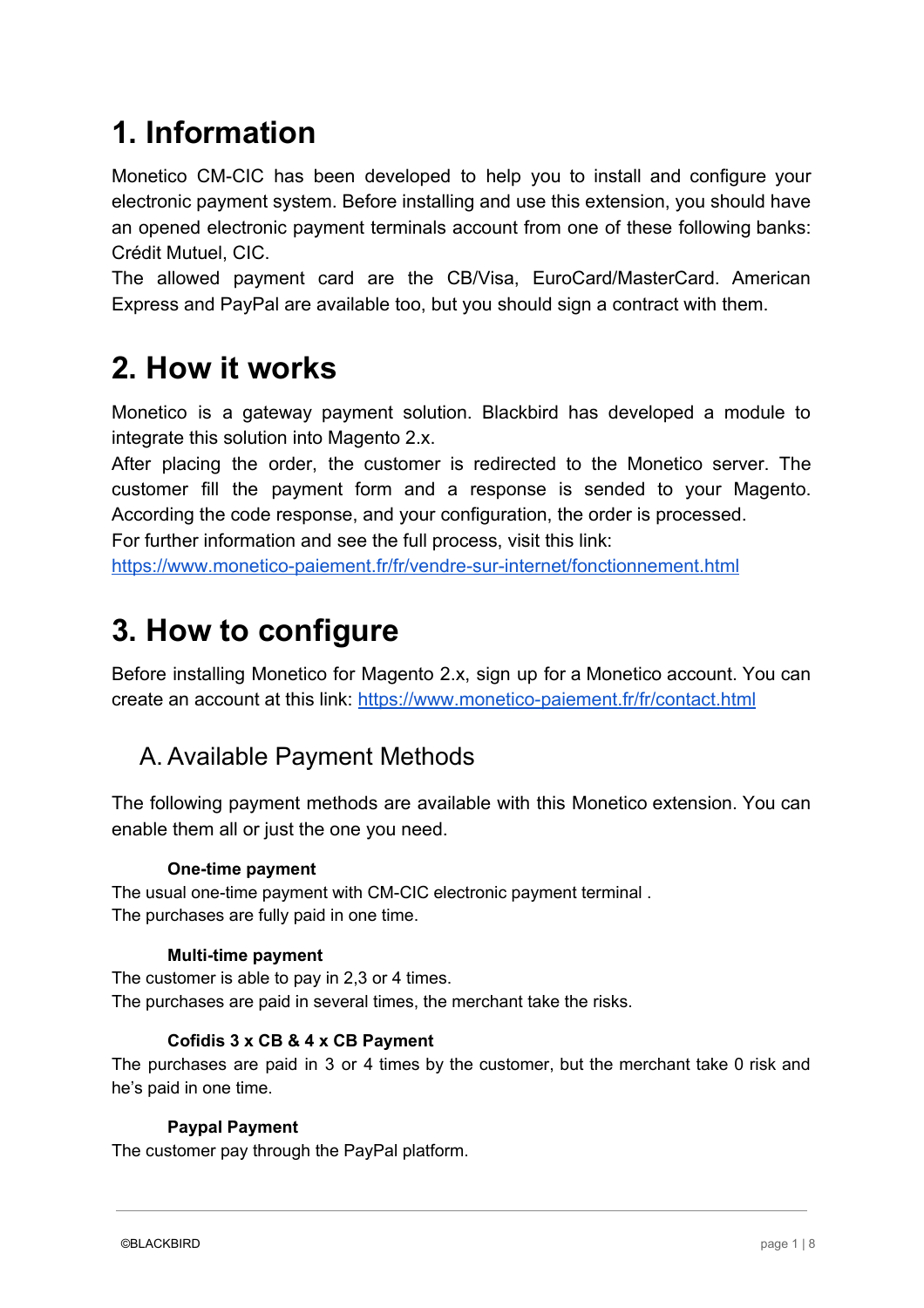#### ⊙ Monetico CM-CIC Desjardins Payment



| MoneticoPgiement<br>Crédit Mutuel<br>CIC<br>Accompagner le développement de votre e-commerce                                                                                                                                                               |
|------------------------------------------------------------------------------------------------------------------------------------------------------------------------------------------------------------------------------------------------------------|
| Accept credit/debit cards with Monetico (CM-CIC & Desjardins) in your Magento store.<br>Click here to login to your existing Monetico account. Or to setup a new account and accept payments on your website, click here to signup for a Monetico account. |
| <b>Common Settings</b><br>$\circlearrowright$                                                                                                                                                                                                              |
| <b>One-time Payment</b><br>$\odot$                                                                                                                                                                                                                         |
| <b>Multi-time Payment</b><br>$\odot$                                                                                                                                                                                                                       |
| <b>Cofidis 1euro Payment</b><br>$\odot$                                                                                                                                                                                                                    |
| <b>Cofidis 3xCB Payment</b><br>$(\smile)$                                                                                                                                                                                                                  |
| <b>Cofidis 4xCB Payment</b><br>$(\vee)$                                                                                                                                                                                                                    |
| <b>PayPal Payment</b><br>$(\smallsmile)$                                                                                                                                                                                                                   |

### <span id="page-2-0"></span>B. Basic Monetico Settings

The following fields allows you to connect your Magento to your Monetico account. You should complete these fields with your Monetico account data.

| <b>Common settings</b>                                   |                                                                                                                                                                                                                                    |
|----------------------------------------------------------|------------------------------------------------------------------------------------------------------------------------------------------------------------------------------------------------------------------------------------|
| <b>Empty the cart after Cancellation</b>                 | The cancellation of the payment will empty the cart.                                                                                                                                                                               |
| <b>Redirect to checkout after</b><br><b>Cancellation</b> | Yes: the customer is redirected to the checkout cart.<br>$No:$ the customer will be redirected on the default<br>failure page.                                                                                                     |
| <b>Cancellation message</b>                              | Here you can replace the default message of the failure<br>page.                                                                                                                                                                   |
| <b>Enable automatic cancellation</b>                     | <b>Yes</b> : the order will be cancelled if the person was not<br>paying before X days. You set the number of days in<br>the next field.<br>$No:$ the order will remain in the checkout until further<br>customer/merchant action. |
| <b>Enable Debug Mode</b>                                 | <b>Yes</b> : we trace the events in the /var/log/monetico.log<br>file                                                                                                                                                              |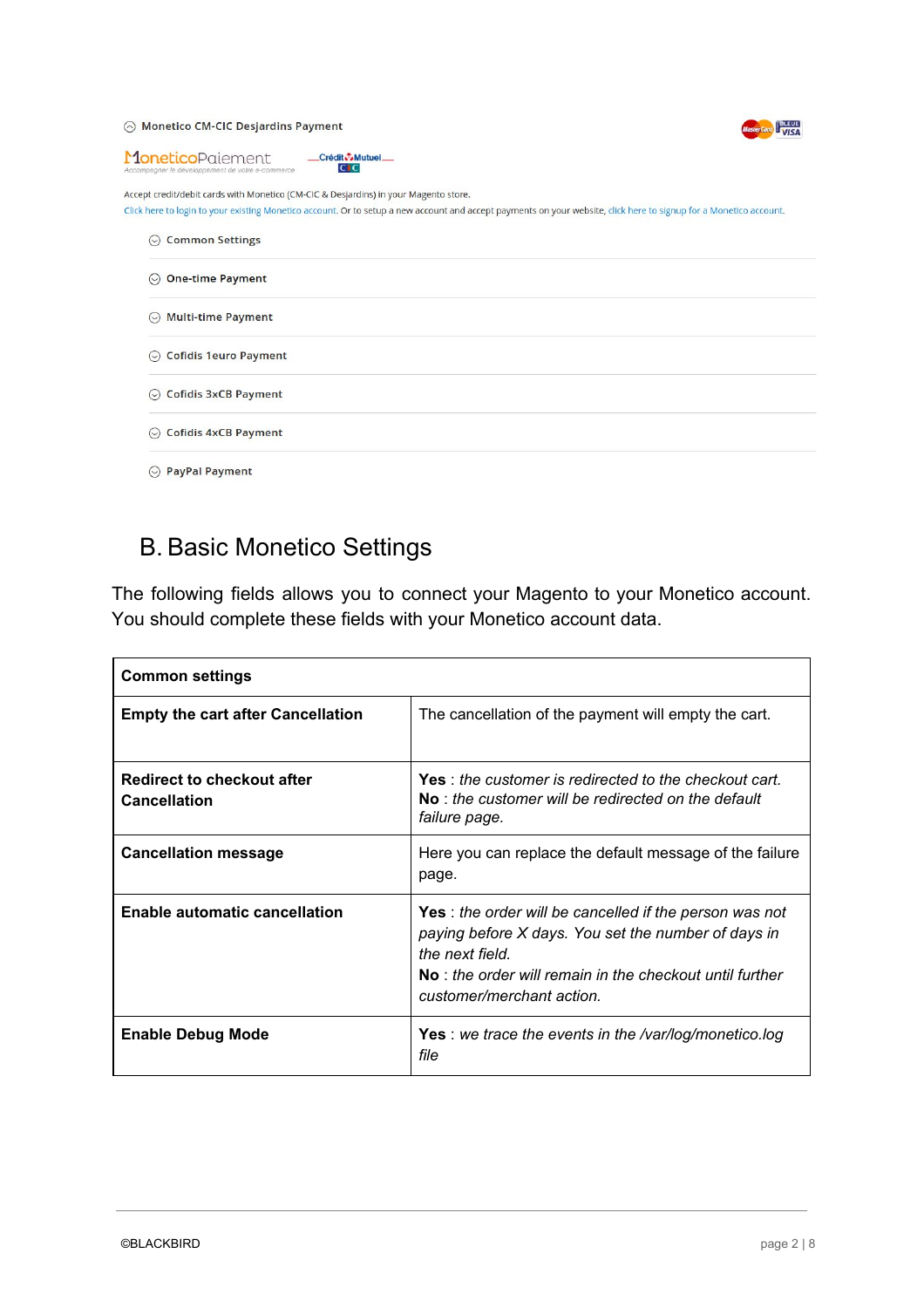### <span id="page-3-0"></span>C.Order Status Settings

You can define the state of your order, step by step, during the all payment process.

| New order status                      | Pending<br>Processing<br><b>Suspected Fraud</b> |
|---------------------------------------|-------------------------------------------------|
| <b>Payment Validated Order Status</b> | <b>Processing</b><br><b>Suspected Fraud</b>     |
| <b>Payment Refused Order Status</b>   | <b>Canceled</b><br><b>On Hold</b>               |
| <b>Payment Canceled order Status</b>  | Canceled<br><b>On Hold</b>                      |
| <b>Create Invoice</b>                 | Yes<br><b>No</b>                                |

#### <span id="page-3-2"></span>D.Advanced Monetico Settings

The module allows you to configure the cancellation of an order by a customer. You can choose if the cart is empty or not, and displayed a custom message on the failure page. The default message is "Your order has been cancelled".

### <span id="page-3-1"></span>E. Country Specific Settings

Similar to the other payment solution, you can Disable/Enable a payment method depending on the billing address country.

#### <span id="page-3-3"></span>F. 3D Secure Verification Settings

The 3DSecure is always enabled, but some merchants may need to disable it for small amounts. The module allows you to select the amount for which the 3D Secure is enabled.

| <b>Activate the 3D Secure</b> | <b>Yes</b> : 3D secure is activated for all the payments.<br>No: 3D secure is not activated under a certain amount.<br>Then choose the minimum amount to enable the 3D<br>Secure.<br>$Ex: 300 \in . 3D$ Secure will be implemented for every<br>orders worth 300€ or more. |
|-------------------------------|----------------------------------------------------------------------------------------------------------------------------------------------------------------------------------------------------------------------------------------------------------------------------|
|-------------------------------|----------------------------------------------------------------------------------------------------------------------------------------------------------------------------------------------------------------------------------------------------------------------------|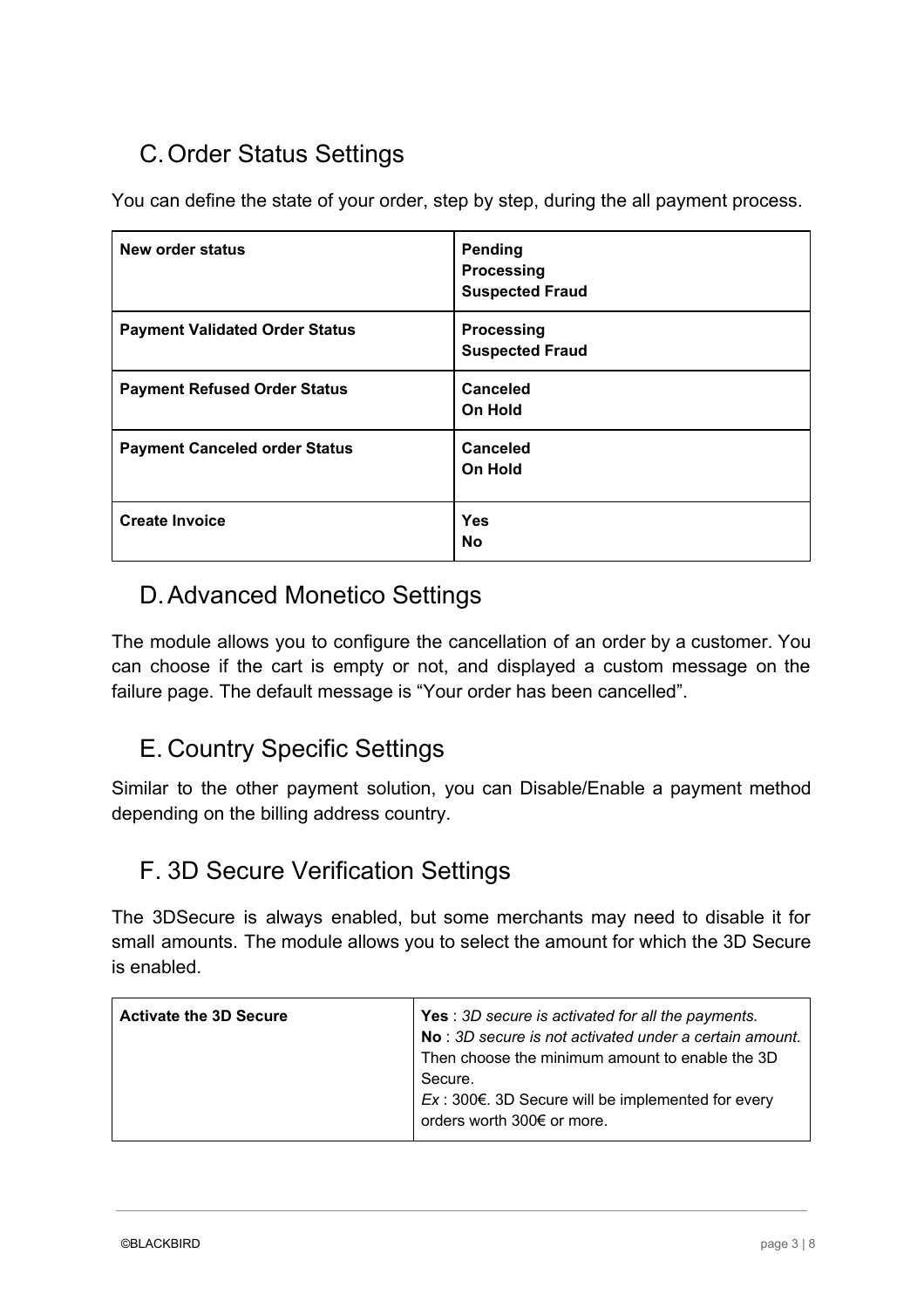### <span id="page-4-2"></span>G.Monetico Interface Settings

| Include the Monetico payment page in                           | Yes                                                                                                               |
|----------------------------------------------------------------|-------------------------------------------------------------------------------------------------------------------|
| <b>Iframe</b>                                                  | <b>No</b>                                                                                                         |
| <b>Locale configuration</b><br>(for the Monetico payment page) | <b>Italian</b><br><b>Espagnol</b><br><b>English</b><br><b>Deutsch</b><br>Portuguese<br><b>Swedish</b><br>Japanese |

### <span id="page-4-1"></span>H.Transaction description

| You can customize the transaction description, these variables can be used:<br>%order_id% : Order ID number<br>%payment_method%: Payment Method name<br>%code_societe% : Store Code Name |                                         |
|------------------------------------------------------------------------------------------------------------------------------------------------------------------------------------------|-----------------------------------------|
| We will use the current store language in preference.                                                                                                                                    |                                         |
| <b>Transaction Message</b>                                                                                                                                                               | If empty, a default message is printed. |

#### <span id="page-4-0"></span>I. Option settings

You enable or disable the Monetico options in your contract and configure them.

| <b>Enable the Payment Express Option</b>                                          | Yes : if you have this option in your Monetico contract,<br>then the user can save his payment information and<br>have a pre-filled form. |
|-----------------------------------------------------------------------------------|-------------------------------------------------------------------------------------------------------------------------------------------|
| <b>Enable all Payment Options</b>                                                 | <b>Yes:</b> enable all the payments options.<br>No: select the specific payment options you don't want<br>in the next field.              |
| <b>Disable Specific Payment Options</b><br>(only for the one-time payment method) | Select the payment options you don't want as a<br>payment option.                                                                         |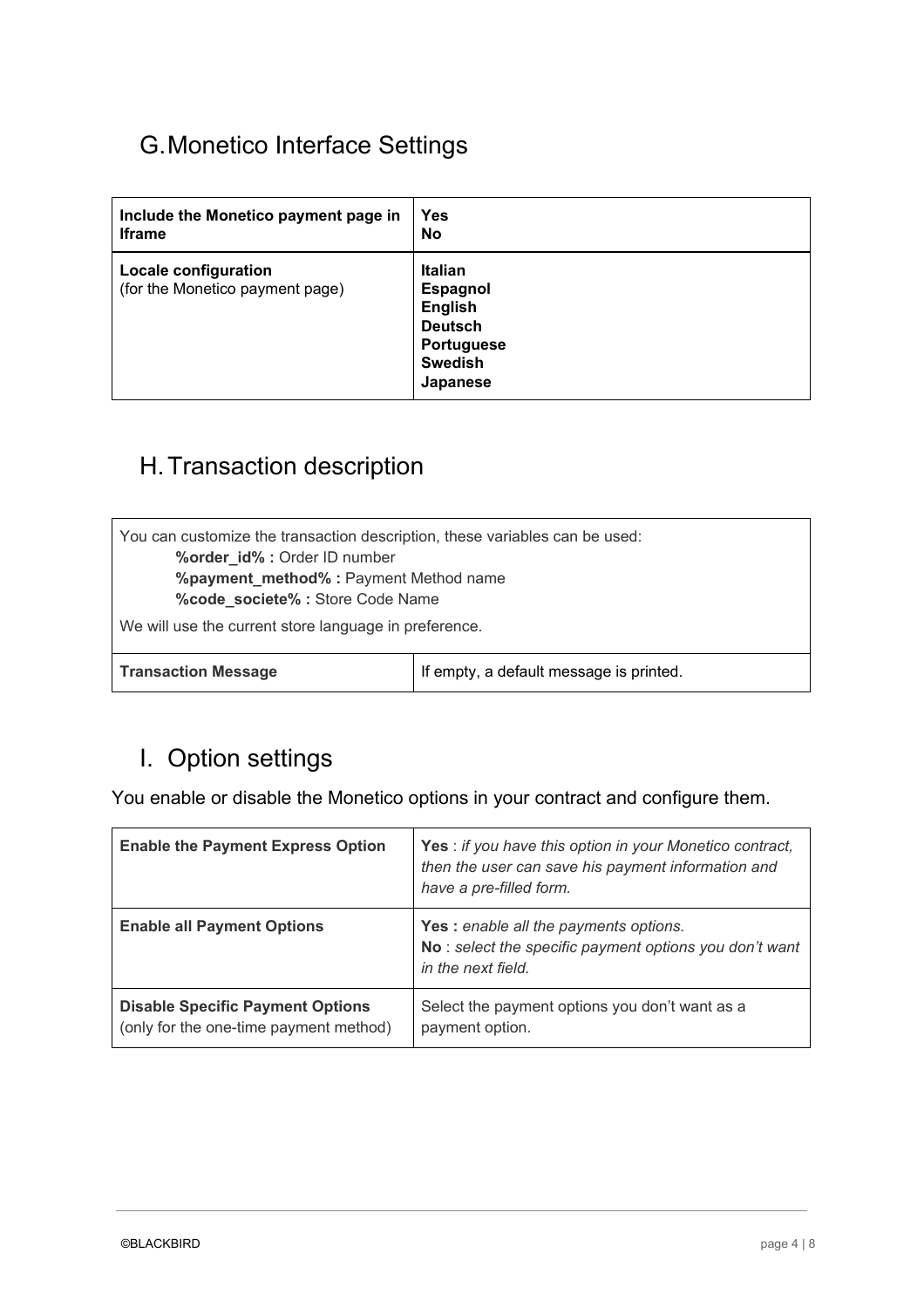### <span id="page-5-1"></span>J. Specific options to multi-time payments:

#### <span id="page-5-0"></span>Several payment configuration

We will split equally the payment in many capture amount if the values are empty. The total terms rate should be equal to 100%.

| <b>Number of payment terms</b>                                               | $2, 3$ or $4$<br>Payments will be done in several monthly<br>captures.                |
|------------------------------------------------------------------------------|---------------------------------------------------------------------------------------|
| 1st due-date (%)<br>2nd due-date (%)<br>3rd due-date (%)<br>4th due-date (%) | We will capture the part of the total amount<br>corresponding to the different terms. |

#### <span id="page-5-3"></span>K. Cofidis 3 x CB and 4 x CB Payment

The purchases are paid in 3, 5, 10, 20 times or small amounts by the customer, but the merchant is paid in one time.

| <b>Enable this solution</b> | Yes will make it available on the front office                           |
|-----------------------------|--------------------------------------------------------------------------|
| <b>Minimum Amount</b>       | Set the minimum order amount to make this payment solution<br>available. |
| <b>Maximum Amount</b>       | Set the maximum order amount to make this payment solution<br>available. |
| <b>Title</b>                | The title of the payment method displayed in the front office            |
| Sort order                  | The order of appearance in the list of available payment methods         |

## <span id="page-5-2"></span>**3. How to use**

As see in the chapter 2.A. you can modify your environment status by modifying the value of the 'environment' field. In order to use the Monetico solution, you should enable the extension and enable the solution in the payment methods configuration (Stores > Settings - Configuration > Sales > Payment Methods > Monetico).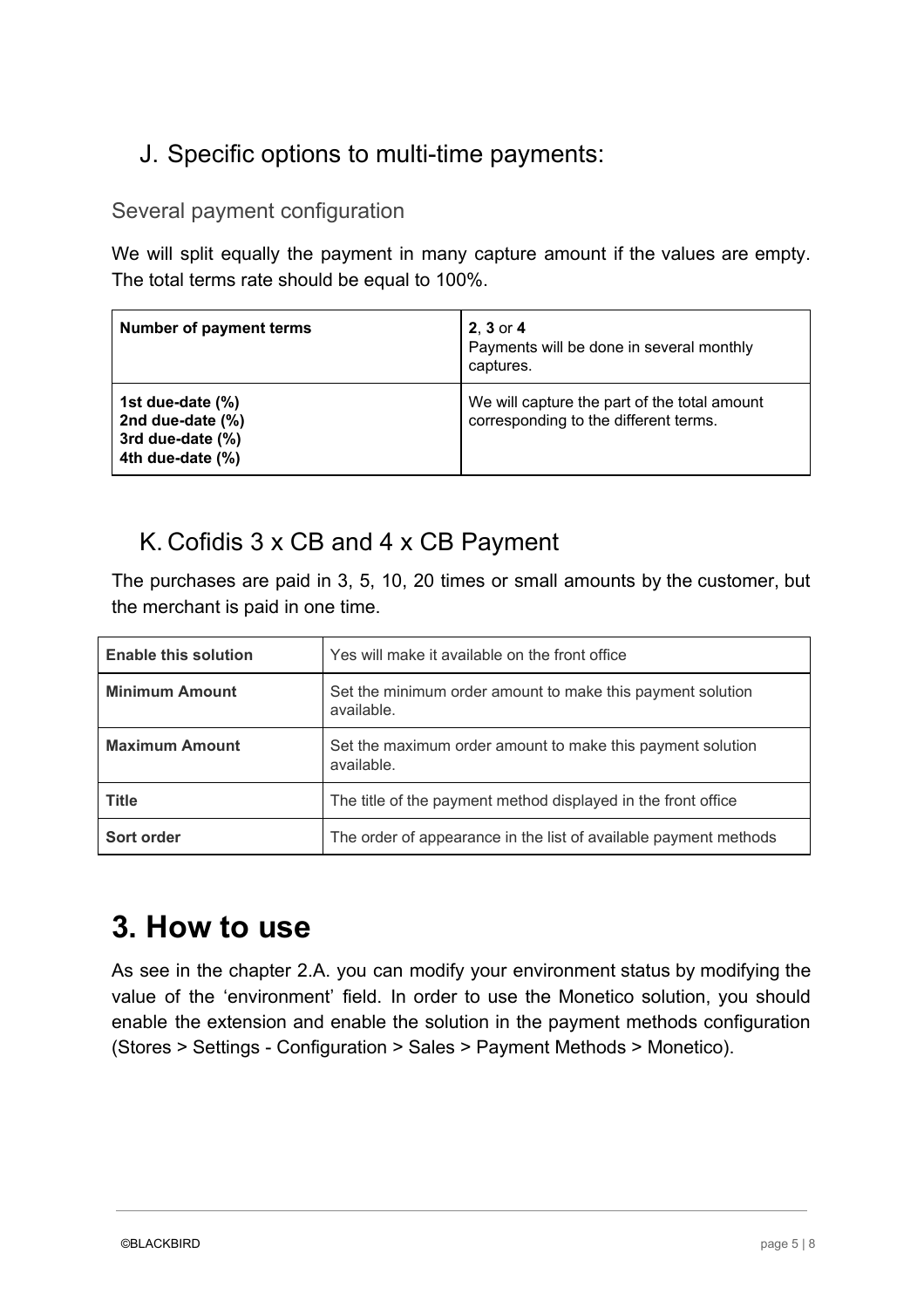### <span id="page-6-0"></span>A. Test Environment

You can set your payment environment in test by setting the 'environment' field to 'Sandbox'. Check if you have a TPE ready for the tests (you can do that in your Monetico account dashboard).

All the payment proceed on your Magento are redirected to the testing TPE.

For further information for how to set and configure the test environment in your Monetico account, visit the official Monetico documentation:

<span id="page-6-1"></span><https://www.monetico-paiement.fr/fr/piloter-suivre/parametrage/environnement-de-test.html>

#### B. Production Environment

You can set your payment environment in production by setting the 'environment' field to 'Production'. Before editing this field, check all your basic Monetico settings (Version - TPE number - Site Code - Hash Key).

In order to complete the configuration, the merchant must send, from the email he given to Monetico, the 'url back' to the Monetico support ([centrecom@e-i.com\)](mailto:centrecom@e-i.com).

#### <span id="page-6-2"></span>C.Instant Payment Notification URL

In order to process your command according to the payment status, you should have correctly configured your IPN. Please complete and sent the following url to the Monetico support, at: [centrecom@e-i.com.](mailto:centrecom@e-i.com)

#### **The IPN url is:** *<your-website-url>/monetico/payment/notify*

The IPN url only allows POST requests.